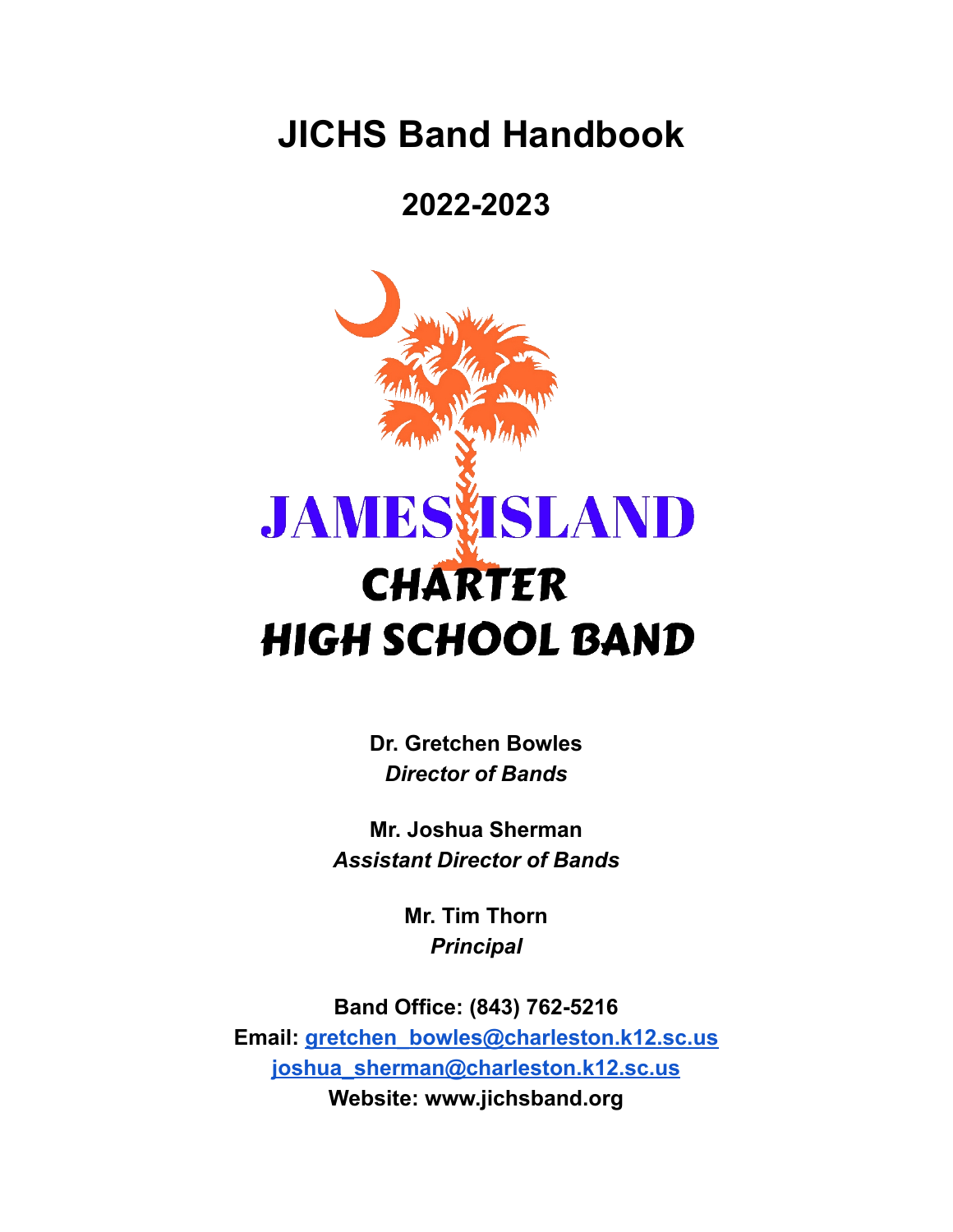| Pg. 12 |
|--------|
|        |
|        |
|        |
|        |
|        |
|        |

### **Contents**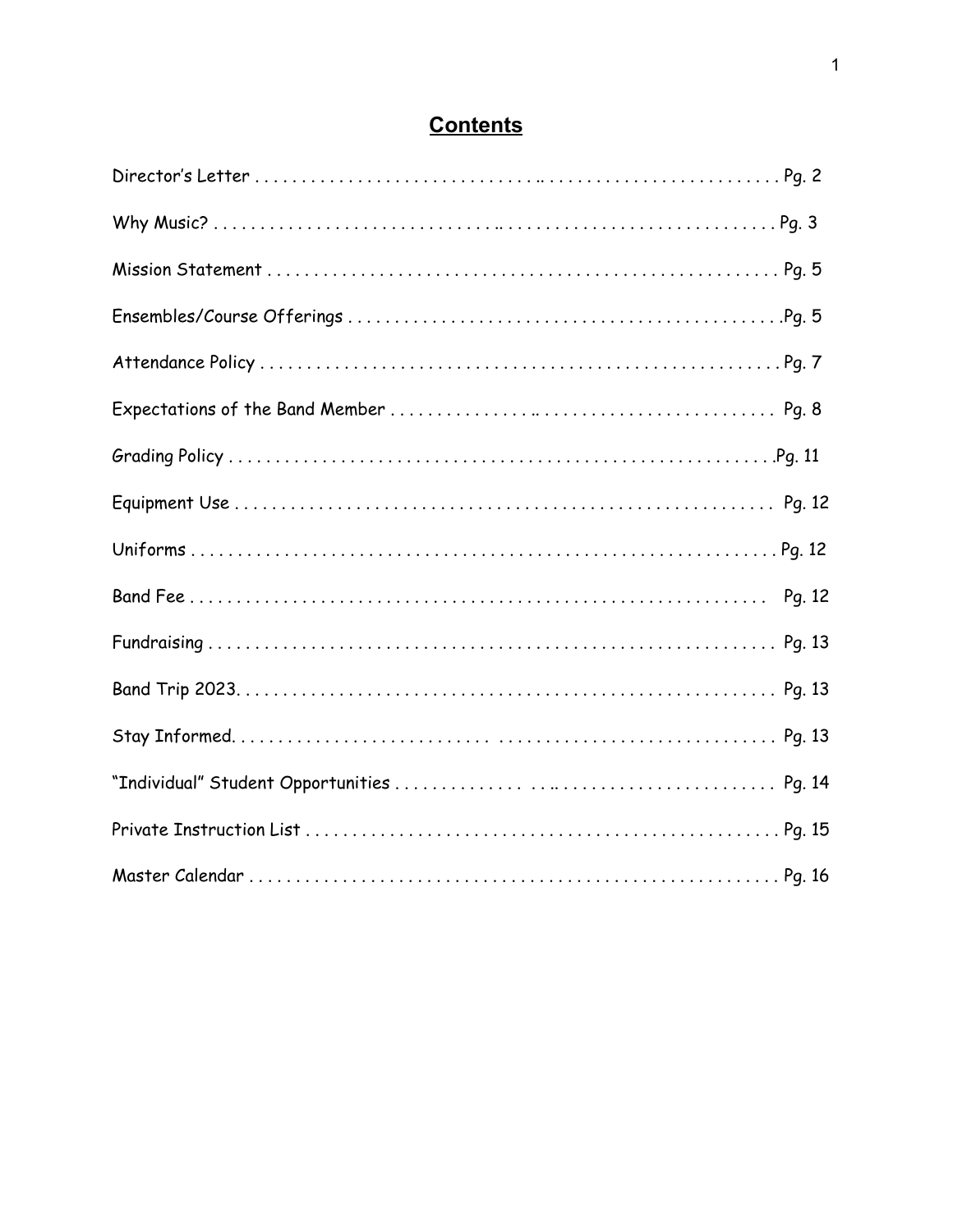Band Students and Parents:

WELCOME to one of the most exciting experiences in which you can be a part – THE BAND!

The ultimate goal of the band program is to provide our students with a lifelong understanding and appreciation for quality music and music making. In addition, we get to use the medium of music to teach some wonderful life lessons as part of our comprehensive program here at James Island Charter High School.

For new folks, this is the "band bible" that keeps us running smoothly and efficiently. Most questions can be answered by consulting this HANDBOOK or the band website: www.jichsband.org. It is our hope that the information contained in this handbook will be both INFORMATIONAL and INSPIRATIONAL. The advocacy articles, "How Parents Can Help," and "Parents' Responsibility to the Band," are both designed to give guidance to parents. Please read every word of The Handbook so that you are well-informed.

Last school year was full of successes by our students:

We had the largest number of students in Region and All-State band in school history

· All 3 performing ensembles received Superior Ratings at their Assessments this year - with Jazz Band and Symphonic Winds receiving Superior with Distinction - the first time this has happened in in school history

We went on a Band Trip to New Orleans and came home with all the awards! Jazz Band earned the highest score of all the performing ensembles at the competition. And both bands combined to earn the Sweepstakes Award for the school with the highest total scores!

We hosted CPA for the first time in school history.

We continue to provide a well-rounded, comprehensive experience for our students. For the upcoming year, we are very excited to continue to build on our successes and create a stronger musical program. We have included a list of private instructors in this edition of the BAND HANDBOOK. There is no better way for your child to improve his or her musical experience than to be involved in private lessons. We are very fortunate to have such fine symphony and professional players in the area. As the band program gets better, the most committed students (those who practice) will have the most positive experience. In addition to making private instruction and chamber music a priority, we have renewed our commitment to instill positive leadership qualities in all our students. These are the "teachable moments" that develop important life skills.

We are honored to be your band directors and are looking forward to a great year!

Musically Yours,

Dr. Gretchen Bowles Mr. Joshua Sherman Director of Bands **Assistant Director Assistant Director**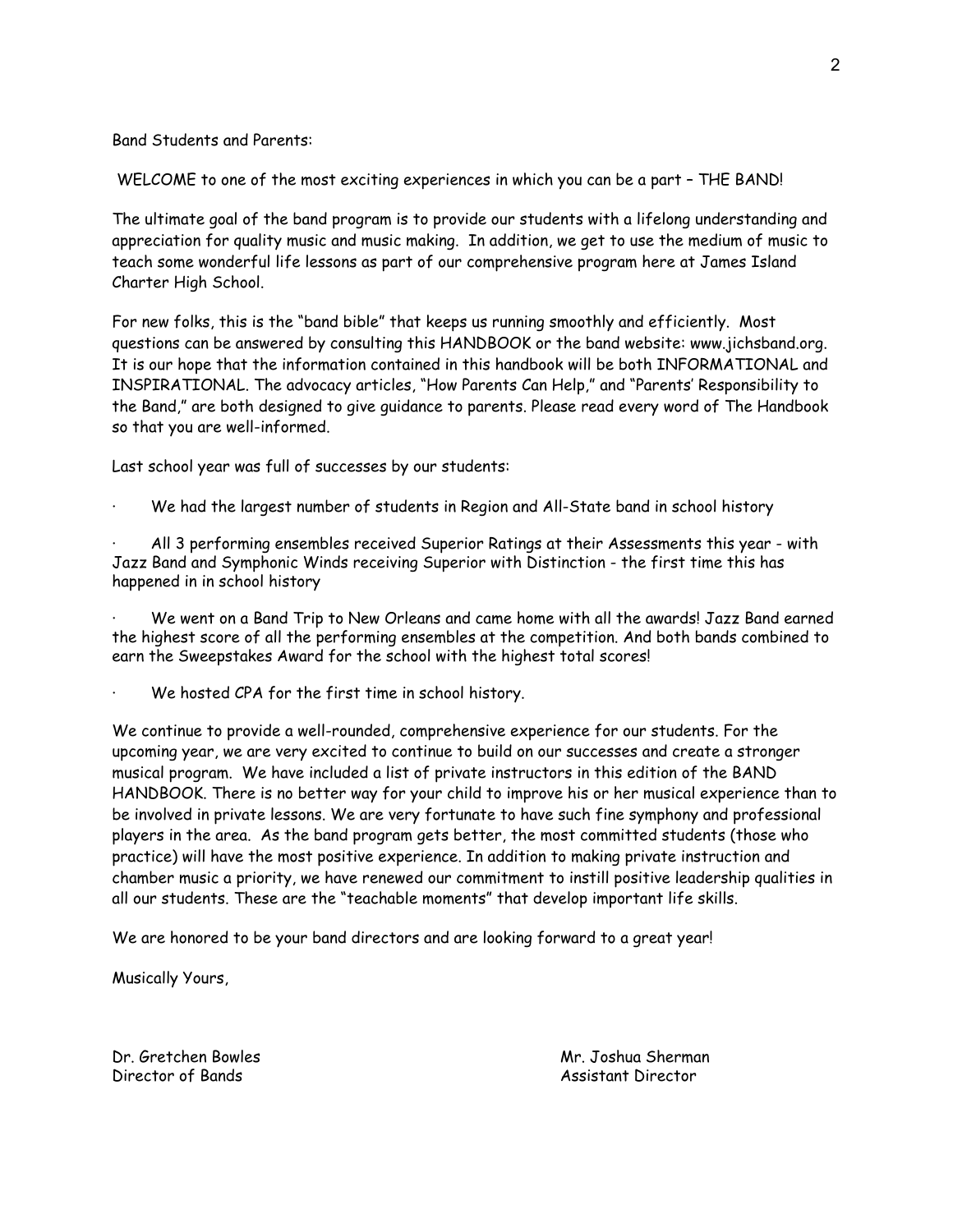# Why Music?

- Music Is a Science. It is exact, and it demands exact acoustics. A conductor's full score is a chart, a graph which indicates frequencies, intensities, volume changes, melody and harmony all at once and with exact control of time.
- Music Is Mathematics. It is rhythmically based on the subdivision of time into fractions, which must be done instantaneously, not worked out on paper.
- Music Is Foreign Language. Most of the terms are in Italian, German, or French and the notation is certainly not English – but a highly developed kind of short – hand that uses symbols to represent ideas. The semantics of music is a most complete and universal language.
- Music Is History. Music usually reflects the environment and times of its creation, often representing its country of origin and / or racial feelings.
- Music Is Physical Education. It requires fantastic coordination of fingers, hands, arms, lips, cheek, and facial muscles in addition to extraordinary control of the diaphragm, back, stomach, and chest muscles, which respond instantly to the sound the ear hears and the mind interprets.
- Music Develops Insight and Demands Research.
- Music is all these things, but most of all, Music Is Art. It allows the human being to take all these dry, technically boring (but difficult) techniques and use them to create emotion. That is one thing science cannot duplicate: humanism, feeling, emotion, call it what you will.
- That is why we teach music! Not because we expect you to major in music …........

But …...........

- so you will be human
- so you will recognize beauty
- so you will have something to cling to
- so you will have more love, more compassion, more gentleness, more good;

### In short, More Life!!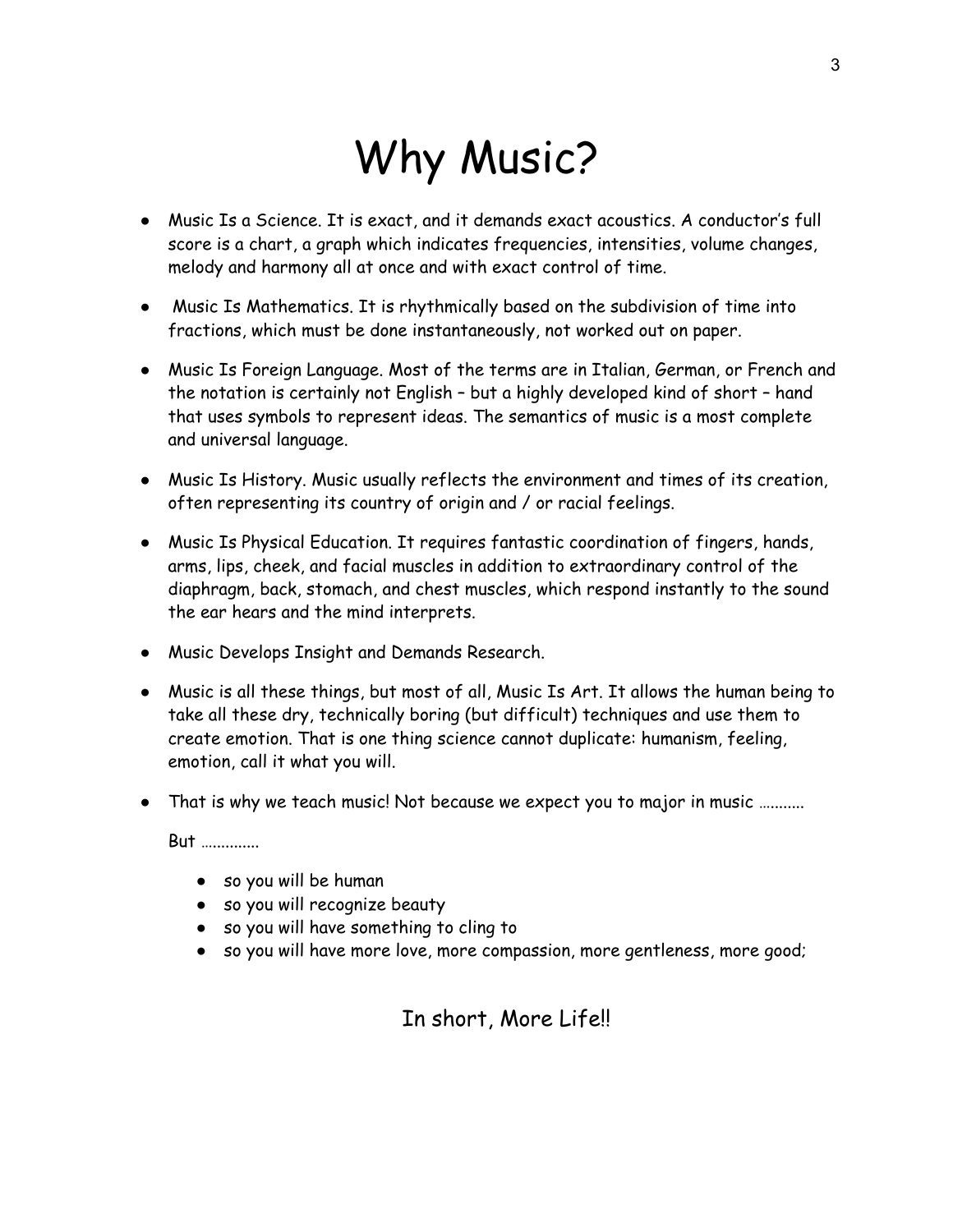### **Why Is Music Education Important for Students?**

- Music students scored higher on the 2009 SAT College Board website
- "At risk" students cite participation in the arts as a reason to stay in school
- A ten-year study by the President's Committee on the Arts showed that music students tested higher on all standardized tests, regardless of socioeconomic group.
- Music helps us to better understand our motives, fears, memories, and to communicate more boldly and creatively - Levitin, This Is Your Brain On Music

### **Why Is Music Education Important for Parents?**

- 94% agree: music education is necessary for a well-rounded education 2005 Gallup Poll
- Schools with music programs have significantly higher graduation rates (90.2% to 72.9%) – MENC
- Music Education enhances cooperative learning, instills disciplined work habits, and correlates with gains in standardized tests.
- Studies of kindergarten children showed the more music skills, the greater their reading skills and development

### **Take Note: Music Study Enhances Memory and IQ**

- A study by researchers at McMaster University in Canada indicated that young children who received a year of musical training showed brain changes and superior memory when…
- That the children taking music lessons improved more than the others in non-musical abilities such as literacy, verbal memory, visuospatial processing, mathematics and IQ.
- Keep music education strong: Go to www.SupportMusic.com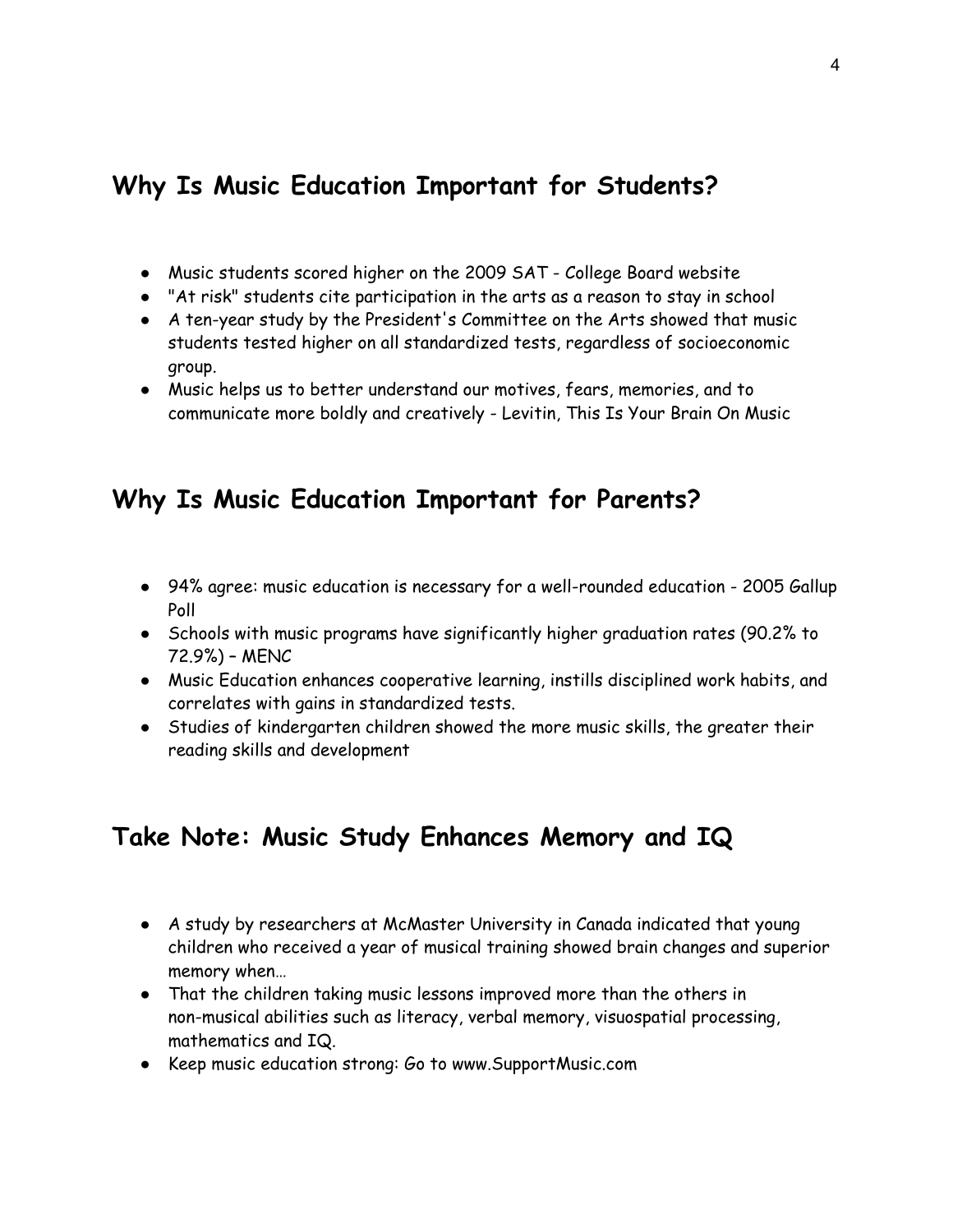#### **Mission Statement**

The mission of the James Island Charter High School Band Program is to make a positive difference in the lives of band members by creating a family-like atmosphere, focusing on the "individual" musician, and providing meaningful musical experiences, all while helping members achieve their full potential as musicians and people.

### **Ensembles/Course Offerings**

**Concert Band (1 credit, core band class)** - All students playing woodwind and brass instruments are required to take Concert Band to be considered a member of the JICHS Band (unless they earn a chair in Symphonic Winds). This course is designed to build on the foundational performance skills learned in middle school or a previous year of Concert Band. Students will prepare for and perform in 4 engaging concerts throughout the year (October, December, March, May). Students will also perform at the annual SC Concert Performance Assessment in March. Students in Concert Band are encouraged to audition for All-Region & All-State bands and participate in Solo & Ensemble. Minimal after-school commitment is expected. After-school rehearsals will take place every other Monday throughout the school year. Additional after-school rehearsals may take place prior to each concert only if needed. Attendance to sectionals with CSO musicians is also expected (during or after-school, 2 maximum per month). Pep Band participation is required for 2 Home Games (Homecoming & Senior Night), the 2 rehearsals leading up to each of those games, and all pep rallies.

**Symphonic Winds (1 credit, audition-only, core band class)** - Symphonic Winds is an elite performing concert ensemble, designed for students who have passed a rigorous audition and have demonstrated advanced technical skills on their instrument. To participate, students are required to audition in April of the previous school year and commit to auditioning for All-Region & All-State bands. Students will prepare for and perform in 4 engaging concerts throughout the year (October, December, March, May). Students will also perform at the annual SC Concert Performance Assessment in March. Participation in Solo & Ensemble is also required. Minimal after-school commitment is expected. After-school rehearsals will take place every other Monday throughout the school year. Additional after-school rehearsals may take place prior to each concert only if needed. Attendance to sectionals with CSO musicians is also expected (during or after-school, 2 maximum per month). Pep Band participation is required for 2 Home Games (Homecoming & Senior Night), the 2 rehearsals leading up to each of those games, and all pep rallies.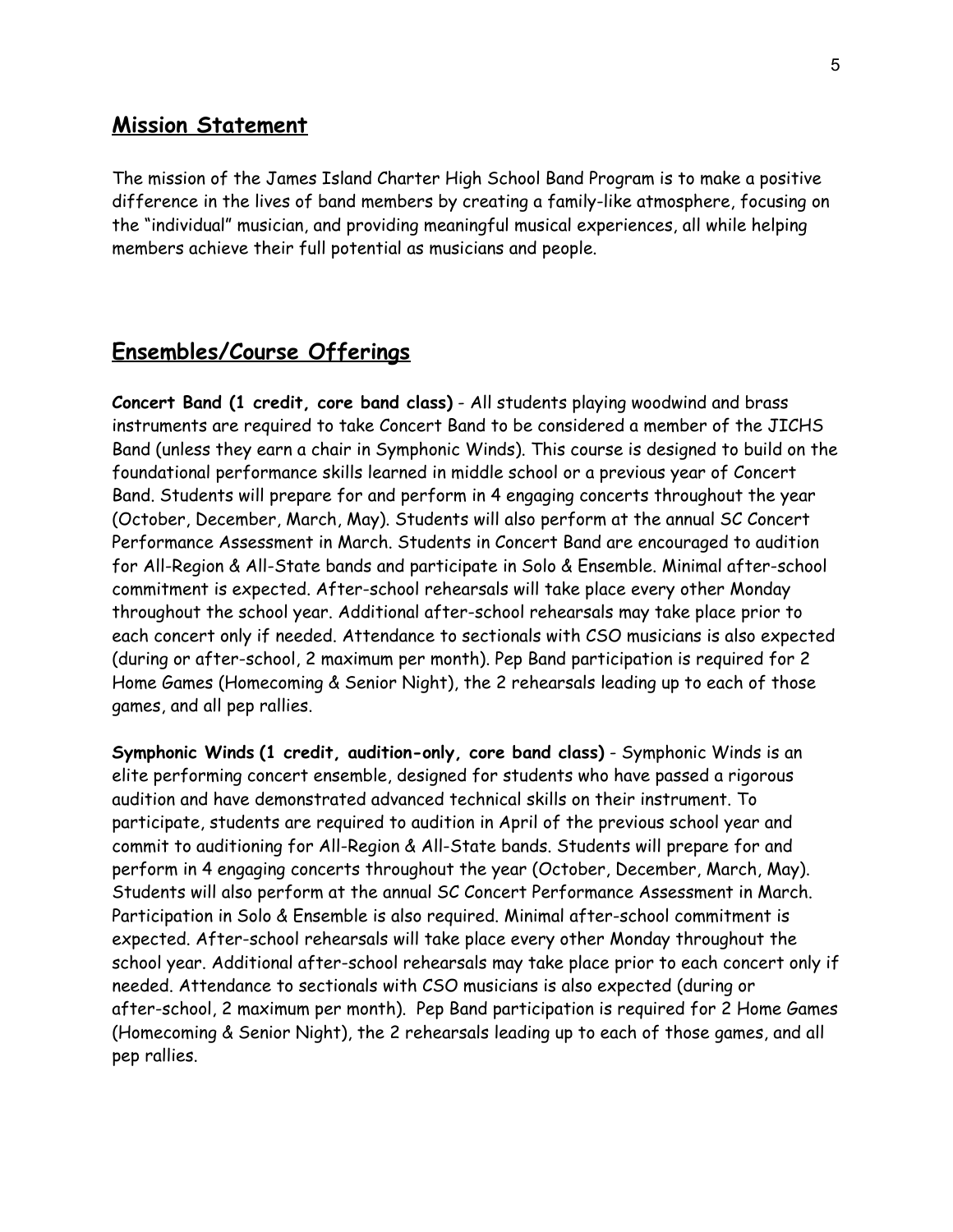**Percussion Ensemble (1 credit, core band class)** - All percussionists are required to take Percussion Ensemble to be considered a member of the JICHS Band. This course places special emphasis on strong technical skills, performance skills, and sight-reading in relation to all things percussion. Students should expect to work independently in large groups, small groups, as well as individually. Students will prepare for and perform in 4 engaging concerts throughout the year (October, December, March, May). Each quarter, auditions will determine which students perform with Symphonic Winds and which students perform with Concert Band. Percussionists are encouraged to audition for All-Region & All-State bands and participate in Solo & Ensemble. Minimal after-school commitment is expected. After-school rehearsals will take place every other Monday throughout the school year (alternating weekly - Symphonic Winds and Concert Band). Additional after-school rehearsals may take place prior to each concert if needed. Attendance to sectionals with CSO musicians is also expected (during or after-school, 2 maximum per month). Pep Band participation is required for 2 Home Games (Homecoming & Senior Night), the 2 rehearsals leading up to each of those games, and all pep rallies.

**Jazz Band (1 credit, elective band class)** - Jazz Band is a performing ensemble that places special emphasis on strong performance skills, sight-reading, improvisation, and interpretive skills in relation to jazz styles. Students must be enrolled in Symphonic Winds, Concert Band or Percussion to participate (exception to rhythm section - piano, guitar, bass). Students will prepare for and perform at concerts throughout the year, while also performing at the annual SC Jazz Performance Assessment in March. Students should also expect performing opportunities or gigs to pop-up throughout the year.

**Pep Band (0 credit, extra-curricular)** - Adopting a college-style approach, pep band at JICHS is non-competitive. Instead, emphasis will be placed on quality musicianship, entertainment value, and fun! Students must be enrolled in Symphonic Winds, Concert Band, or Percussion to participate. Students will prepare for and perform at Friday night football games, pep rallies, and the annual Folly Beach Christmas Parade. All JICHS Band members are required to perform at 2 Home Games (Homecoming & Senior Night), the 2 rehearsals leading up to each of those games, and all pep rallies. Participated beyond the above requirements is encouraged, yet voluntary. Once school begins, students will rehearse 3 hours weekly, after-school, on Tuesday & Thursday afternoons.

**AP Music Theory (1 credit, elective band class) -** AP Music Theory is a rigorous course designed for students who are strongly considering to pursue music outside of high school. Students will learn how to write, listen, and analyze music, while developing ear training and sight-singing skills to aid in music theory practices. The AP Course Description published by the College Entrance Examination Board specifies the course content. Students are required to take the AP Music Theory Examination from which placement and/or credit may be awarded at the college level if a qualifying score is obtained. JICHS charges \$50 for each AP class taken.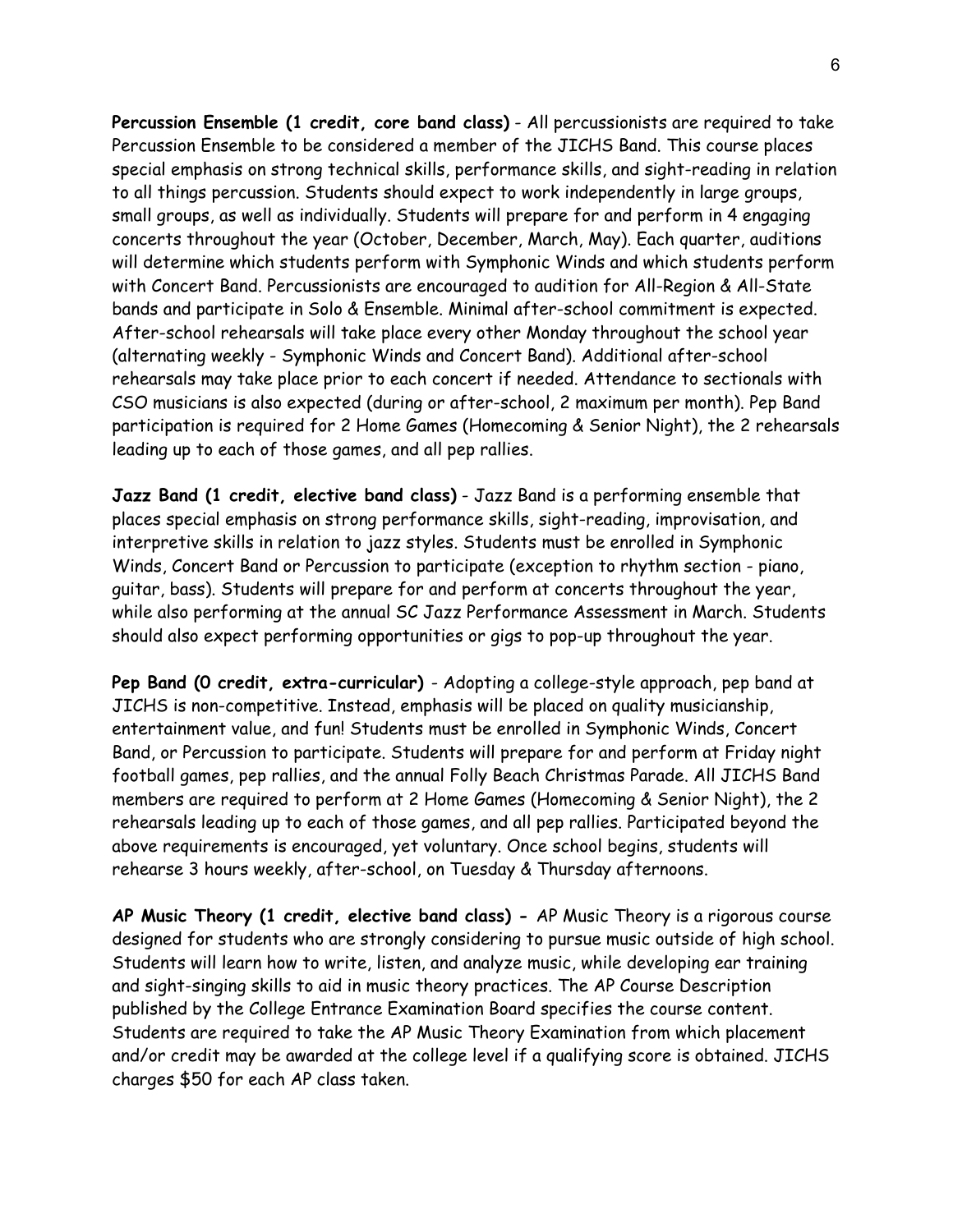### **Attendance Policy**

All members of the JICHS Band are expected to attend **ALL** after-school rehearsals, masterclasses, and performances. Every member of each ensemble plays a substantial role to our overall success. Members are expected to plan ahead and communicate. Please refer to our Master Band Calendar often.

### Excusable Absences:

- $\geq$  Tllness
- $\triangleright$  Pre-Arranged Academic Conflicts
	- Club (must attend 50% of rehearsal/masterclass)
	- Tutoring (must attend 50% of rehearsal/masterclass)
- ➢ Pre-Arranged Sports Conflicts
	- Band rehearsal/masterclass conflicts with sports practice (must attend 50% of band rehearsal/masterclass)
	- Band rehearsal/masterclass conflicts with sports game (attend game)
	- Band performance conflicts with sports practice (attend band)
	- Band performance conflicts with sports game (band director and sports coach will work together to determine solution)
- $\triangleright$  Extraneous Circumstance (excused at the discretion of director)

Unexcused absences or "no shows" are not permitted. If a student attends school, it's expected that they attend an after-school band event for that day. **Work conflicts are not excusable**. Unexcused absences will result in poor grades, removal from performances, and/or dismissal from the program.

### **To assure grade requirement exemption, the following procedure must be adhered to for each absence:**

- $\geq$  Director must be notified via email more than 24 hours in advance.
	- Email MUST come from a parent.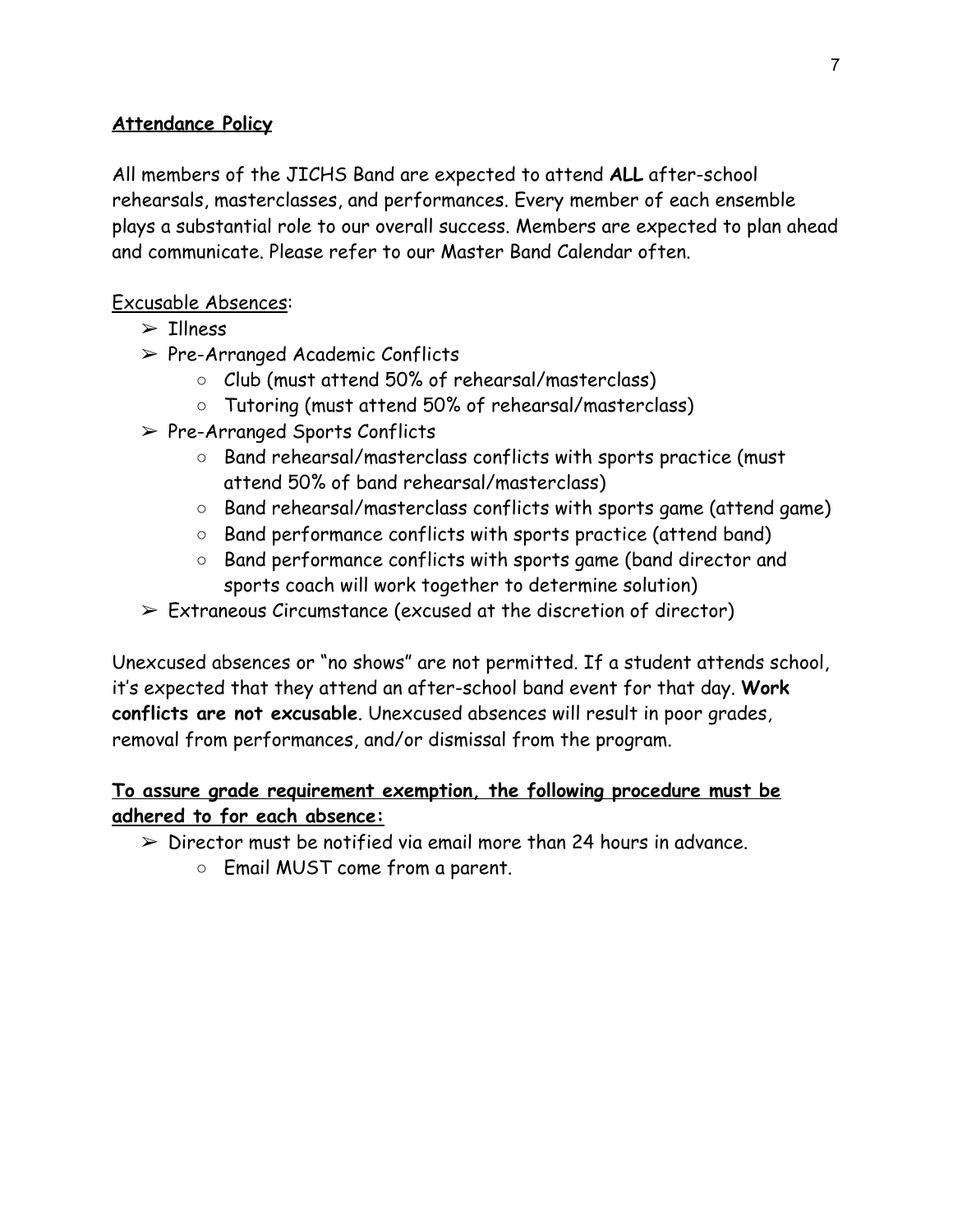### **Expectations of the Band Member**

- Practice The HAPPIEST student is one who is improving through regular practice. Make a real effort to improve and establish a good practice routine.
- Be on time to all rehearsals and performances. EARLY IS ON TIME ON TIME IS LATE.
- Students are expected to be in their seat with music, instruments, and all equipment, ready to play 2 minutes after the bell. If you arrive late, do not disrupt the learning that is already in process.
- When the director or staff member steps on the podium or asks for your attention, all talking should cease.
- Respect yourself, your peers, your equipment, and those in authority.
- Come to rehearsal with a good attitude.
- Students are expected to have a pencil with them at all times.
- Students are expected not to talk while the teacher is on the podium so as not to disrupt the rehearsal. Students will be given time between pieces to talk before beginning the next piece.
- Assume responsibility for your own actions. Admit when you are wrong.
- Cell phone use is strictly prohibited unless the teacher asks the student to use it for educational purposes.
- Become responsible for and assume responsibility for your own actions. Admit when you are wrong.
- Make a real effort to improve on a daily basis and establish a good practice routine.
- At the end of rehearsal, put all materials in their proper place.
- Maintain a strong academic standing in all course work.
- Read and play music with insight have musical expectations.

### THE IMPORTANCE OF ATTITUDE

The greatest single factor that will determine the success of any individual or organization is attitude. The kind of person that you are is an individual choice and how we feel about something, which involves attitude, is one of the few actual independent choices that we have in life. It takes intense dedication to reach goals. Students should learn to discipline themselves to daily practice on fundamentals. The "right attitude" must be present along with sincerity, concentration, and dedication as the basic foundation. Such an attitude makes an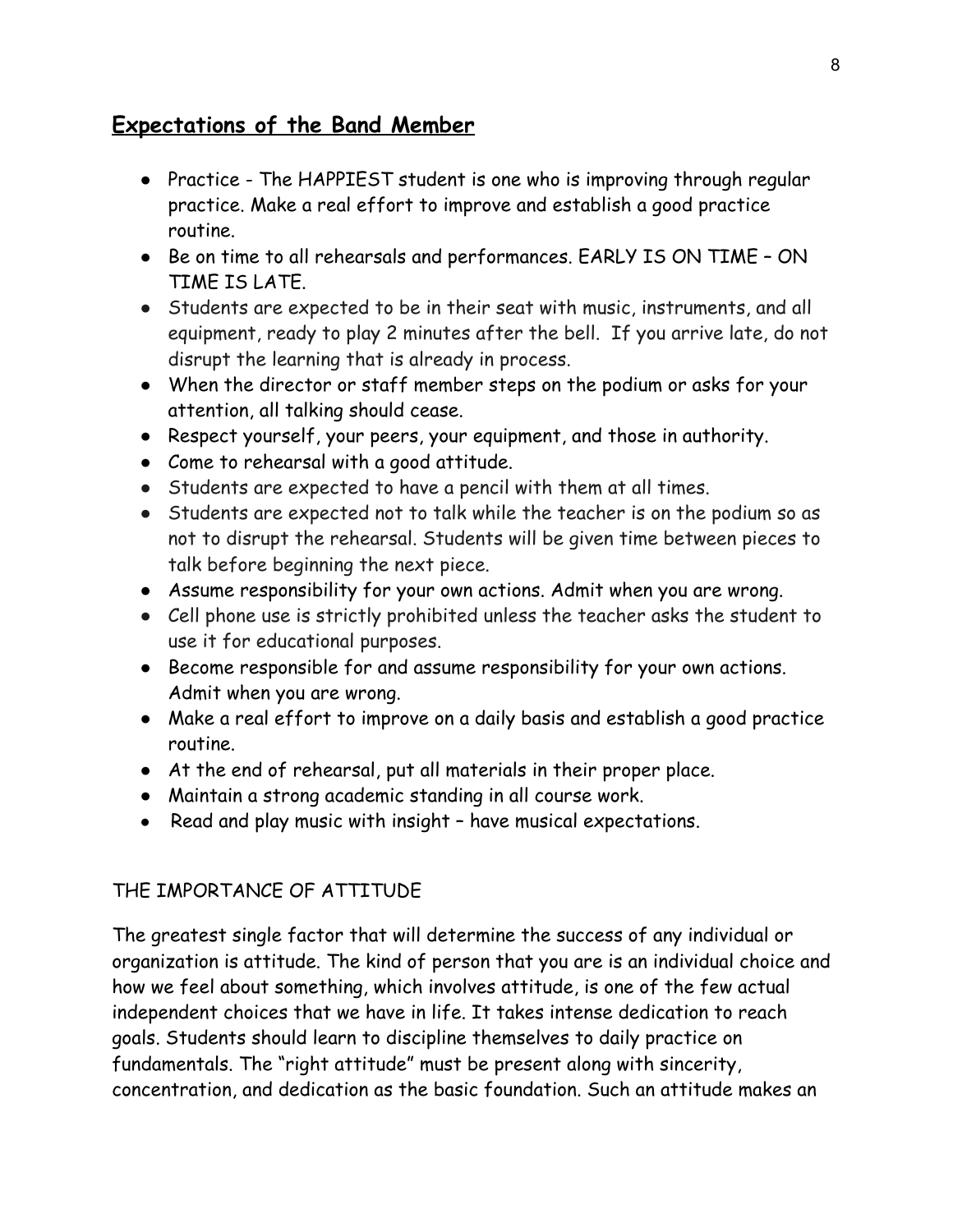artistic performance inevitable and is the difference between a winning organization and a mediocre group. You who are in band are a favored few. The band can do much for you. Make the most of it in every rehearsal and performance.

#### THE IMPORTANCE OF DISCIPLINE

Because of the nature of the organization, band discipline must be strict. Band students and parents must believe in the ideals, principles, and philosophy of the organization. Each member must always be aware of good behavior and think for himself. Any misconduct casts a bad light on the school, community, and band program. Any member who casts discredit to the organization by his/her conduct or actions in band, in another class, or on a trip, shall be subject to dismissal from the band program, or may lose a privilege within the program. This may include the chance to go on a spring trip. This decision will be at the director's discretion.

### PARENTS' RESPONSIBILITY TO THE BAND

It is the responsibility of every parent and guardian to see that the policies outlined in the HANDBOOK are followed and that the form in the back is signed and returned. This states that you UNDERSTAND the policies as set within, and that any questions are to be addressed with the band director by making an appointment. Each parent IS responsible for the attendance of their child at all band functions. It is the responsibility of each parent to see that their child practices his / her instrument daily. The hands of the directors are tied without the help of parents.

#### HOW PARENTS CAN HELP

- Show an interest in the music study of your child.
- Take woodwind instruments to the shop once a year for maintenance.
- Find a quiet place where he/she can practice without interruption.
- Help the student keep a DAILY RECORD of practicing.
- Come up with a reward system for DAILY practice.
- Keep the instrument in good repair and keep at least three reeds in the case;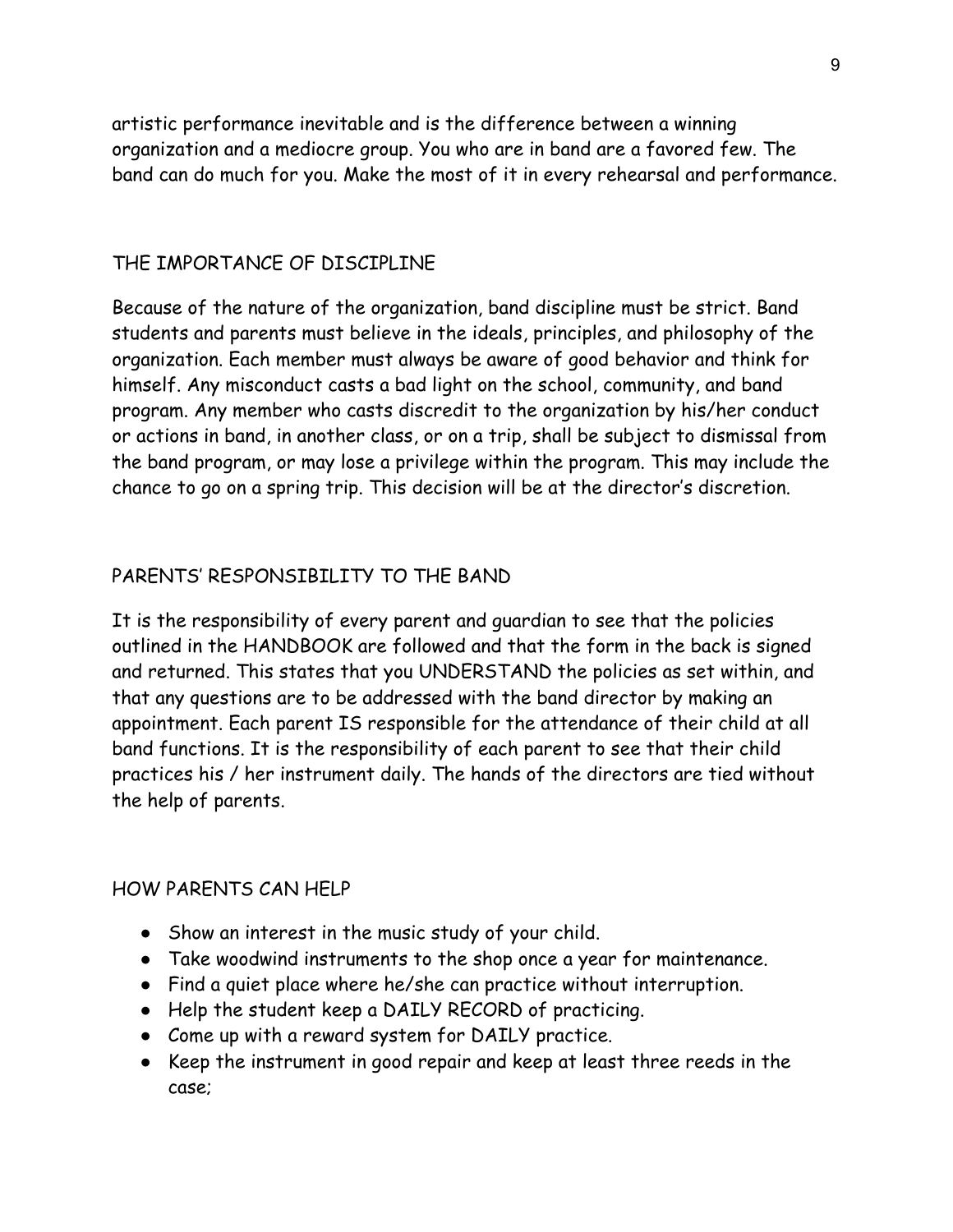- purchase a metronome and tuner!
- Be extra-careful with school-owned instruments. Repair costs are high!
- Teach your child to be prepared and on time to each rehearsal or lesson.
- Provide private instruction.
- Make faithful attendance at all band activities important.
- Buy your child a personal planner for marking important dates.
- Keep the Handbook in a safe place and refer to it often.
- Notify the teacher if the student is to be absent for rehearsals or lessons.
- If a student is absent, make sure that their folder gets to school (if they share it with someone).
- Visit rehearsals occasionally.
- Attend backer meetings, concerts, games, and contests.
- Turn in fundraising money on time.
- If your child is a brass player, ask them when was the last time they gave their horn a bath.

### STUDENTS' RESPONSIBILITY TO THE BAND

As members of this organization, you have a great deal of responsibility. It is essential to any program that if certain expectations are to be met that they coordinate with the privileges, rewards, and duties of the band program.

### TO OURSELVES

YOU have the primary responsibility of developing your own abilities. The benefits of a good instrument and private instruction can never be underestimated. What you put into it is what you will get out of it. The director is ALWAYS available for your guidance and encouragement – just ask!

### TO THE SCHOOL

JICHS provides us with the resources for rehearsals, performances, and some equipment. The Band Backer Association also provides a support network, both financially and philosophically. We have the responsibility to provide the best possible service to our community.

### TO MUSIC

Music has always been a part of our culture. We must take what we have and use it for the betterment of that culture. No one expects virtuoso musicians, only your very best! The great composer Gustav Mahler once said that only 10% of a piece of music is on the page. If that is the case, then we as musicians have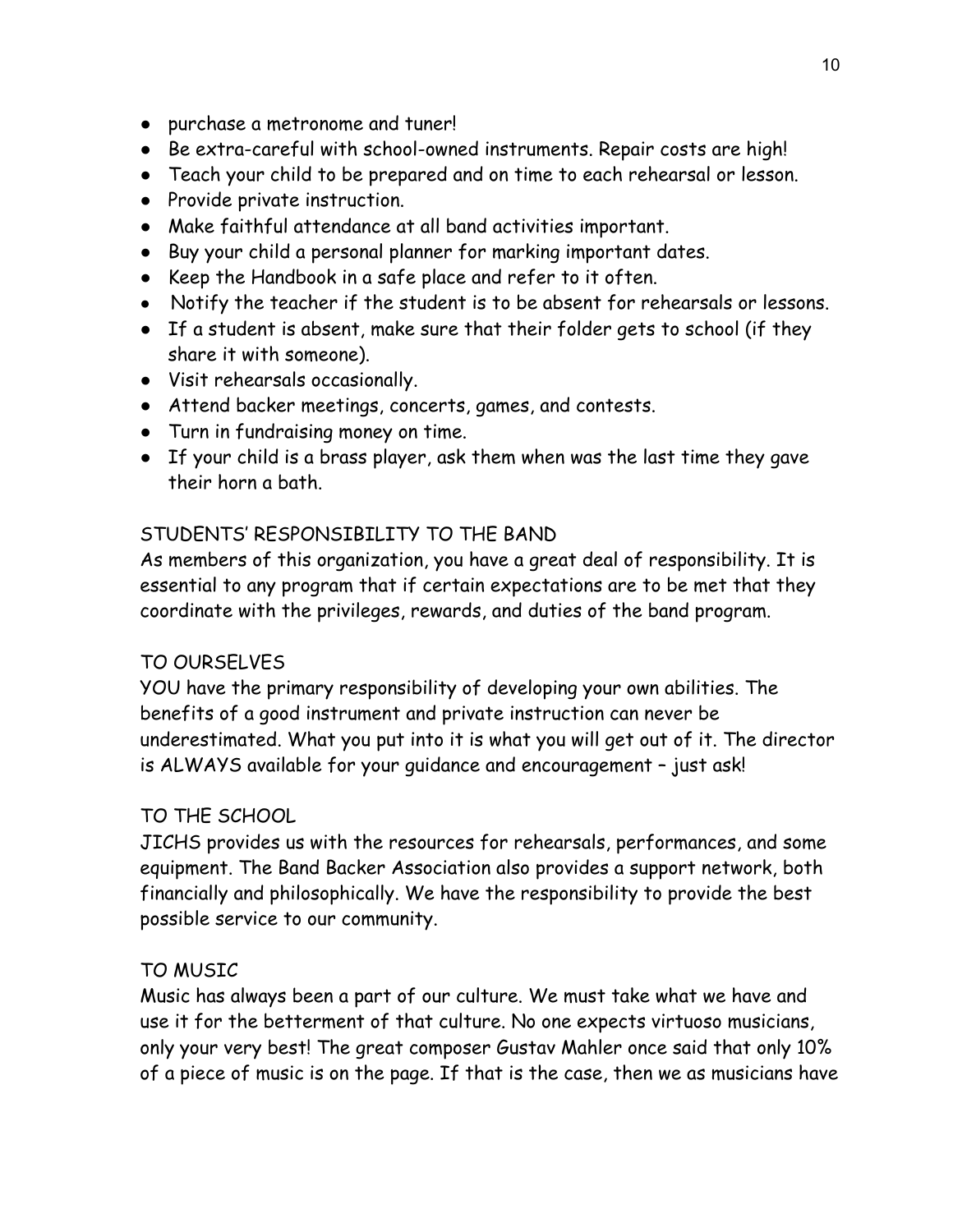the duty of creating and producing the other 90%. The joy of music is not in everything that is apparent. It must be discovered and created.

### TO EACH OTHER

We must always do what is best for the WELFARE of the group. There can be no selfish acts solely for the benefit of the individual, but for all. Respect each other. If there are conflicts, find a way to resolve them. Never insult another band member's integrity. The word "band" means that we are banded together and that there is no separation or discourse. Sometimes, the needs of the many outweigh the needs of the few.

### **Grading Policy**

Students WILL be successful in band class if they meet the expectations listed above.

**Rehearsal Skills 20%** - A grade is given each week throughout the school year for rehearsal etiquette. It may appear in the Grade Book as "Rehearsal Skills Q1 Week 1" Every student starts the week with a 10 out of 10. If student maintains appropriate rehearsal etiquette throughout the week, they can expect to end the week with a 10 out of 10. Points will be deducted each time a student forgets their instrument and/or materials (music, pencil, etc.), causes an unnecessary distraction, or is caught using a cell phone in class. Students are expected to show maximum effort each day and at each rehearsal.

**Band Curriculum 80%** - All grades, except weekly rehearsal skills grades, will appear in this category. Examples of grades appearing in this category:

- Rehearsal attendance
- Masterclass attendance
- Performance attendance (weighted double)
- Field trip attendance
- Playing tests
- Chamber Ensemble Performance (in class)
- Chair Placement Auditions (weighted double)
- Written assignments
- Locker/instrument checks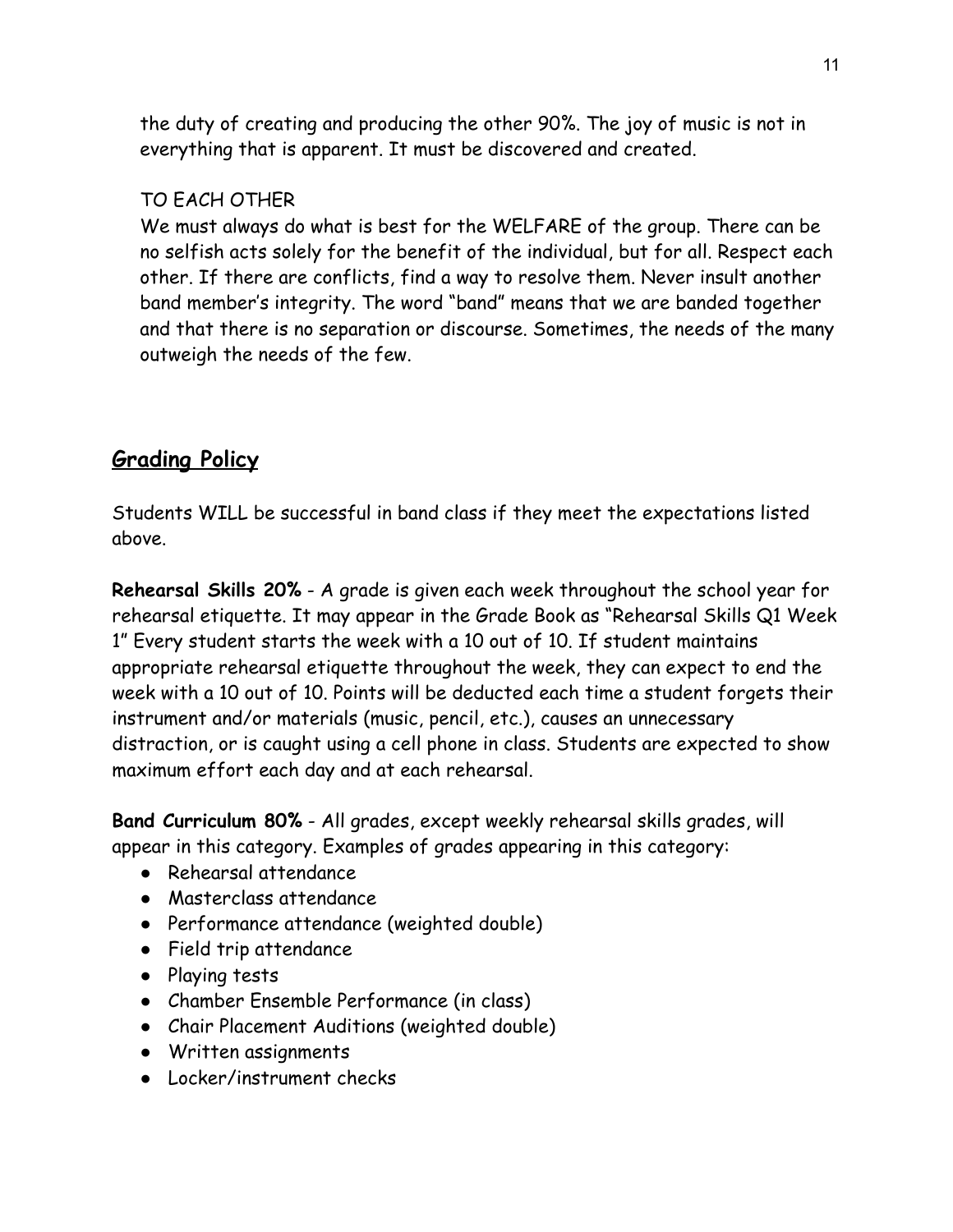### **Equipment Use**

We are very fortunate to have access to great facilities and professional-level equipment at JICHS. A limited amount of school-owned instruments are available for student checkout throughout the school year and during the Summers. Students are expected to respect and maintain school-owned equipment while in use. Students can expect to cover repair/replacement costs if damage is related to mistreatment. Any mistreatment of instruments/equipment may result in loss of privilege to use/check-out equipment.

### **Uniforms**

All band students are expected to purchase and maintain their own concert uniforms. We ask that students purchase a specific style from a predetermined vendor in an effort to maintain consistency and uniformity. Attire must appear clean and wrinkle-free for performances.

Ladies' Attire: Corelli Dress purchased online from Southeastern Performance Apparel

- Corelli Dress
- Black dress shoes (purchase separately)

Gentlemens' Attire: Basic Tuxedo Package purchased online from Tuxedo Wholesaler

- Notch lapel
- Flat front pants
- White tuxedo shirt
- Black cummerbund and bow tie
- Black dress shoes and LONG black socks (not included in tuxedo package)

### **Band Fee**

The Band Fee is \$50 for the 2022-2023 school year. Students receiving "reduced lunch" pay \$25. There is no charge for students receiving "free lunch". This fee aids in supporting our general band budget. Fortunately, thank you to supportive administration, our band fee is the lowest in the area.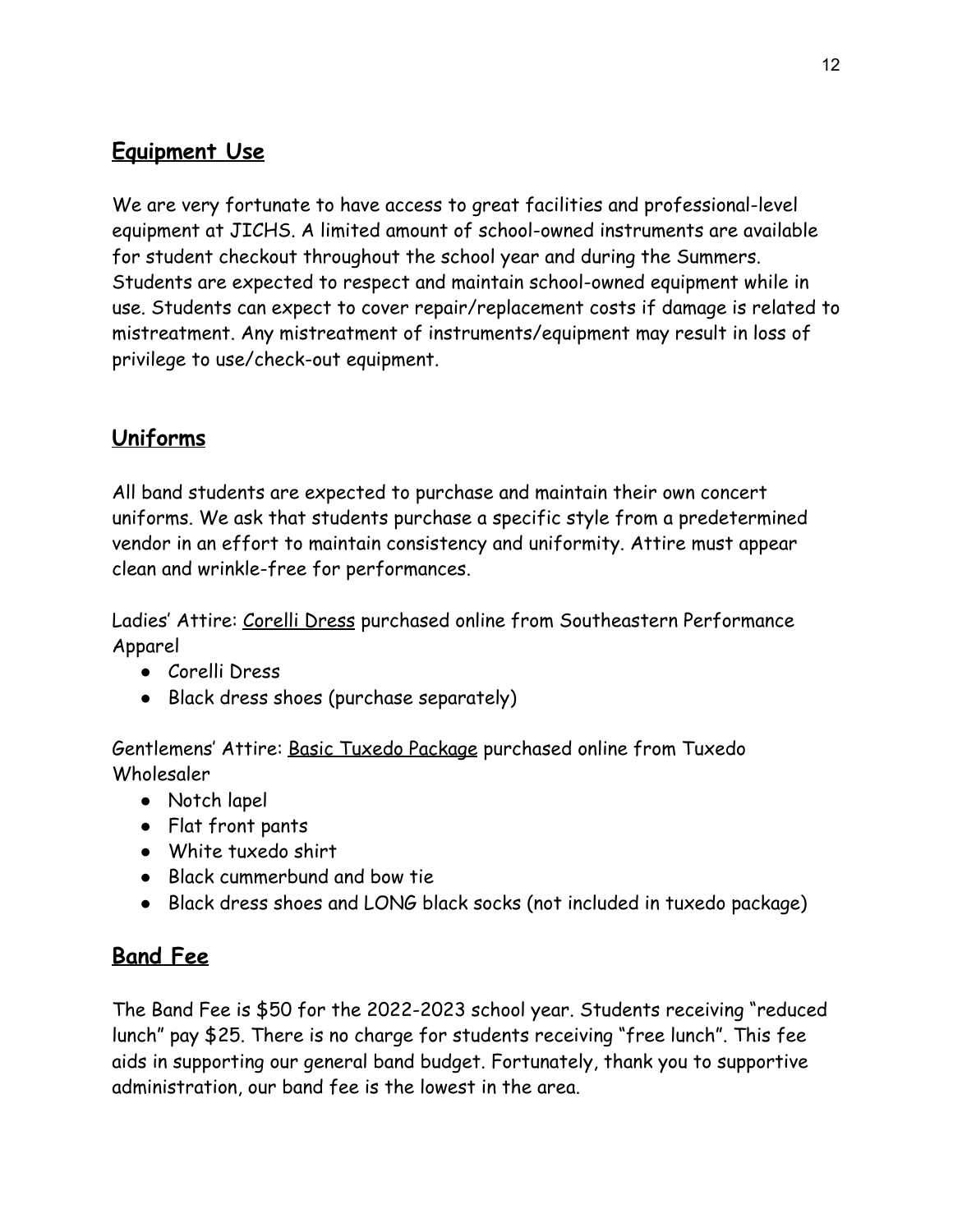### **Fundraising**

To help keep our Band Fee low, our parent organization, the JICHS Band Backers, work hard throughout the school year to raise funds for our program. Students are expected to participate and take an active role in fundraisers throughout the school year.

### **Band Trip 2022-2023**

Our Spring Trip this year will be Orlando Florida, and Universal Studios. We will be taking part in the Universal Studios Sound Design: Music and the Art of Foley where we will score an actual movie scene!!!

It is not mandatory for all students to go on the trip...but speaking from experience...it is a chance to make some amazing memories! We will be offering multiple opportunities for your students to raise money for the cost of the trip. It is my hope that no parent will have to write a check to cover the cost of their student, unless of course you want to!

### **Stay Informed**

- Students with smartphones are expected to download the "Band" App and join the JICHS Band. This will serve as the PRIMARY communication tool for students. Parents are encouraged to join too!
- Follow our Facebook page: **JICHS Pride of the Island Band**
- View our website often: **www.jichsband.org**
- Review 'Band Blast' emails.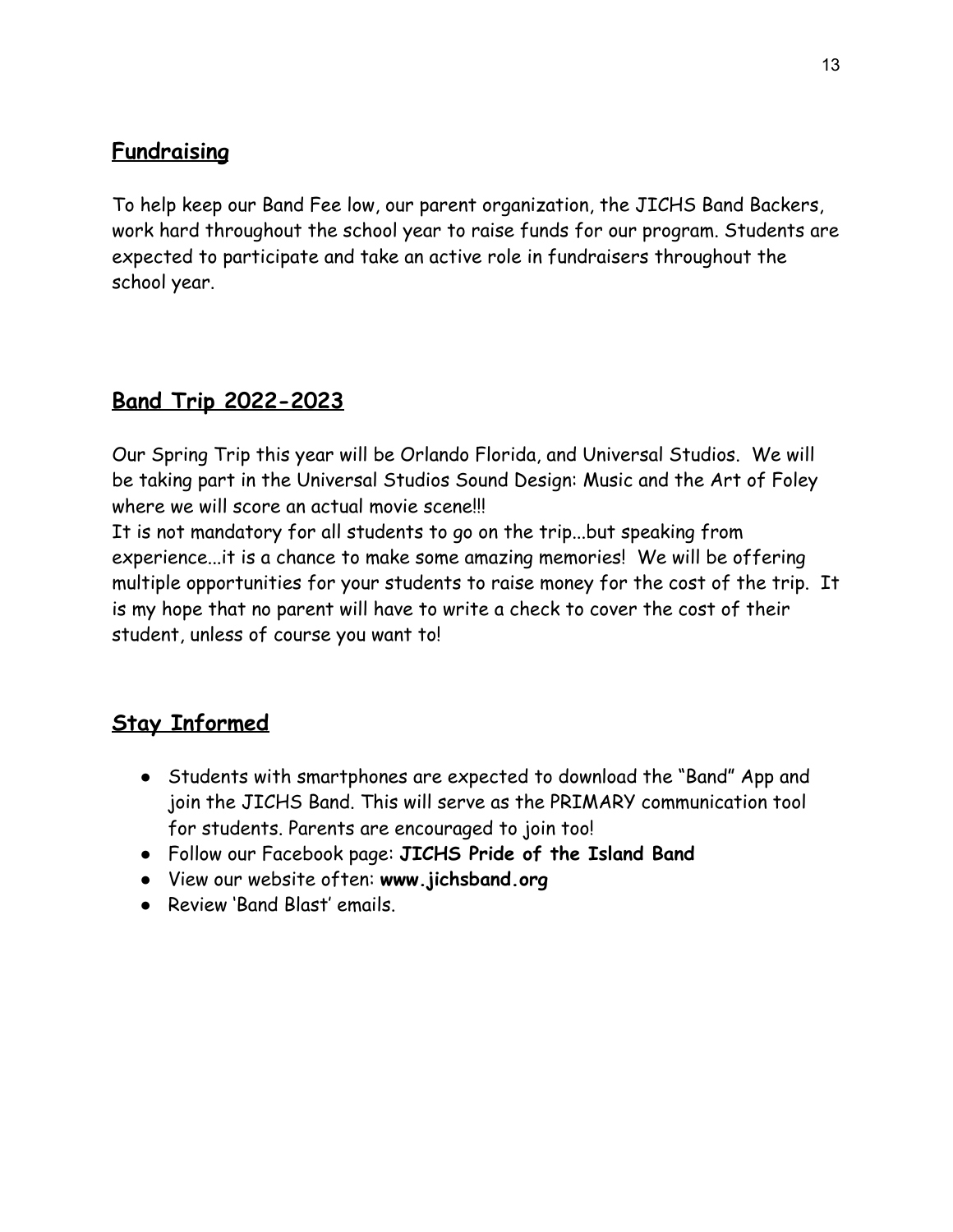### **"Individual" Student Opportunities**

**USC Band Clinic -** This is one of the biggest and best band clinics in the Southeastern United States for high school band students. Taking place in February, you must first be nominated by Dr. Bowles and then selected by USC. To increase your chances of being chosen for this prestigious event, begin building your resume by earning a chair in region/all-state bands, taking private lessons, and/or seeking musical opportunities.

**Region Band -** Students are highly encouraged (required if in Symphonic Winds) to prepare and audition for region band. Through rigorous preparation, students will improve immensely by committing to the process. Auditions take place in early January. Students who earn a spot will attend the 2-day clinic in February. Students can expect to receive scholarship invitations from colleges just by making Region Band one time!

**All-State Band -** Students who earn a high chair in region band, will receive an invitation to a call-back audition, taking place 2 weeks later. The 3-day clinic takes place in March. This is the most prestigious event for a South Carolina band student.

**Solo & Ensemble -** Taking place in late April/early May, students prepare a solo and/or an ensemble (duet, trio, quartet, etc.) to perform in front of a highly qualified adjudicator. A rating is given based on the performance (Superior, Excellent, Good, Fair, Poor). Students are highly encouraged (required if in Symphonic Winds) to participate.

**JICHS Chamber Ensembles -** Students will be placed into chamber ensembles (duets, trios, quartets, etc.) that will rehearse during class time. But they are encouraged to rehearse the groups outside of class . Successful groups will have the opportunity to perform at concerts throughout the school year.

**Charleston Symphony Youth Orchestra -** With auditions taking place in May, students have the opportunity to perform with the CSYO, a premier performing ensemble for high school students. This ensemble rehearses on Sunday afternoons and performs concerts throughout the year.

**SC Youth Wind Symphony -** Students earning an All-State chair will receive an invitation to participate in the SCYWS. Taking place at Charleston Southern University, over the course of a couple of weekends, this group rehearses and performs a couple of concerts throughout the year.

**Summer Camps -** There are a variety of summer camps available for students to participate in to match their interests. We have students who participate in summer camps up and down the east coast. Taking place in June, the Charleston Southern University Summer Music Camp is a popular choice.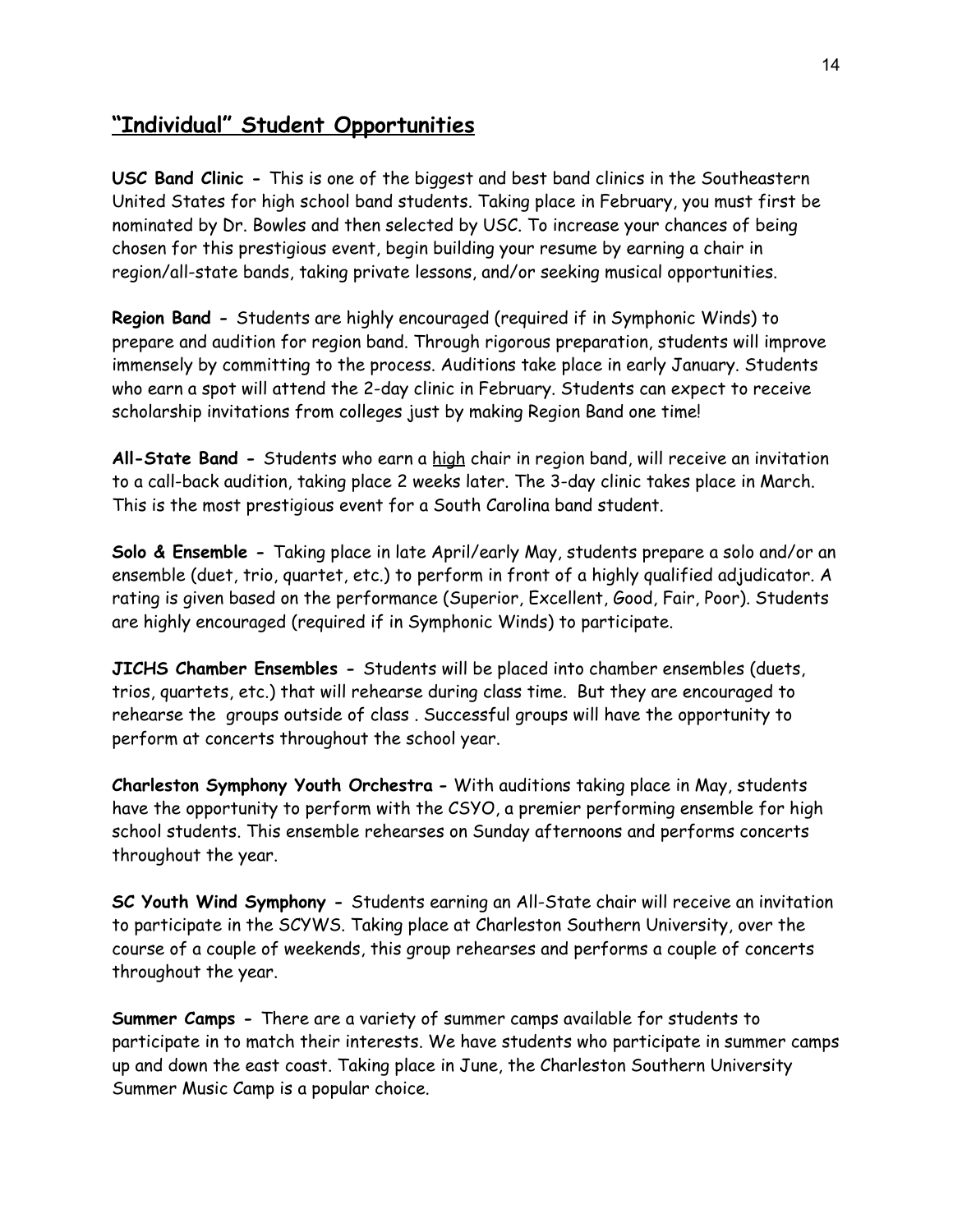### **Private Instruction**

It's no secret that the fastest way to scholarships and improving overall musicianship is through regular, private lessons. Here is a list of recommended, local private instructors:

| <b>Instrument</b> | <b>Name</b>            | <b>Phone</b> | <b>Email</b>                           |
|-------------------|------------------------|--------------|----------------------------------------|
| Flute             | Jessica Hull-Dambaugh  | 843-469-4840 | hull91@hotmail.com                     |
| Oboe              | Kari Kistler           | 703-608-2383 |                                        |
| Bassoon           | <b>Abigail Pruett</b>  |              | abigailpruett7@gmail.com               |
| Clarinet          | Maralee Barela         | 843-568-4416 |                                        |
|                   | Philip Lipton          | 843-478-3414 | pjlipton@gmail.com                     |
|                   | Emma Ostapeck          | 843-557-2995 | emma.ostapeck@gmail.com                |
| Saxophone         | Jonathan Kammer        | 734-945-0587 | j.kammermusic@gmail.com                |
|                   | Mark Sterbank          |              | msterban@csuniv.edu                    |
| Trumpet           | Cameron Handel         | 843-478-5792 |                                        |
|                   | Antonio Marti          | 843-532-6422 | amarti@charlestonsymphony.com          |
|                   | Greg Schoonover        | 832-708-3776 |                                        |
| Horn              | <b>Brandon Nichols</b> |              | bnichols11@gmail.com                   |
|                   | Anne Holmi             |              | afholmi@live.com                       |
| Trombone          | <b>Bob Phillips</b>    | 660-287-3619 | rrphillips@att.net                     |
|                   | Dr. Bowles             | 843-200-3700 | gretchen_bowles.c@charleston.k12.sc.us |
| Euphonium         | Emily Wilkinson        | 803-348-4004 | emily.jones.wilkinson@gmail.com        |
| Tuba              | <b>Justin Clarkson</b> |              | clarkson.tuba@gmail.com                |
| Percussion        | <b>Beth Albert</b>     | 843-224-9077 | balbert@charlestonsymphony.com         |
|                   | <b>Nick Kelley</b>     |              | nicholas_kelley@charleston.k12.sc.us   |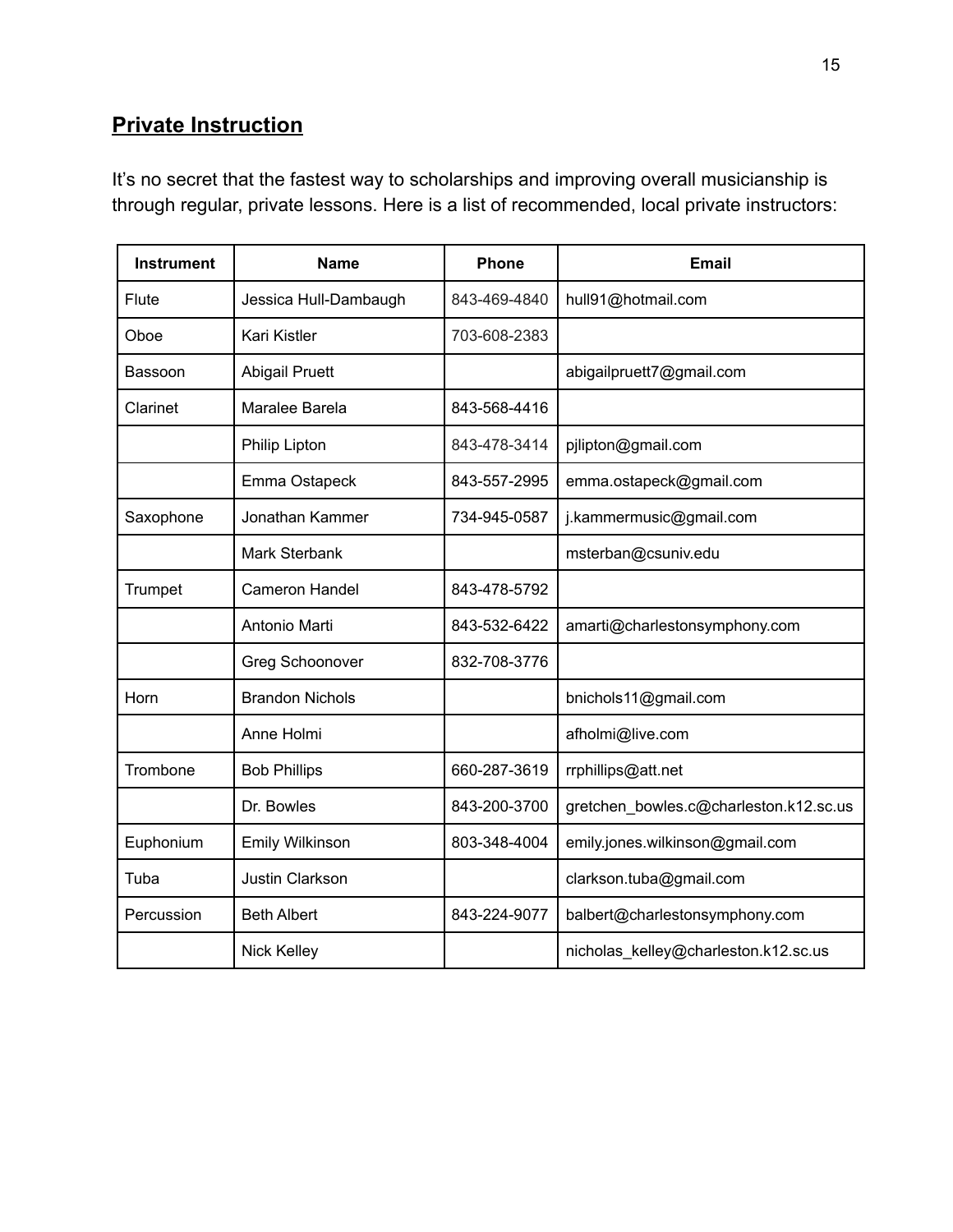

#### **2022-2023 MASTER Band Calendar**

#### **July**

❏ **Pride of the Island Camp(Pep Band) July 27, 28, 29 (8:00 am - 12:00 pm)**

#### **August**

|   | <b>Concert/Symphonic Band Camp</b>    | Aug. 1 - 5 (8:00 am - 5:30 pm)   |
|---|---------------------------------------|----------------------------------|
|   | <b>Band Camp Showcase</b>             | Friday Aug. 5 (6:30 pm)          |
|   | <b>PIB Rehearsal</b>                  | Tuesday Aug. 9 (5:00 - 7:00 pm)  |
| ⊔ | PIB - Football @ CCSD Jamboree        | Friday Aug. 12 (Time TBD)        |
| ப | <b>PIB Rehearsal</b>                  | Monday Aug. 15 (5:00 - 7:00 pm)  |
|   | <b>PIB Rehearsal</b>                  | Tuesday Aug. 16 (5:00 - 7:00 pm) |
|   | <b>First Day of School</b>            | <b>Wednesday Aug. 17</b>         |
|   | PIB - Football vs. St. John           | Friday Aug. 19 (6:00 - 10:30 pm) |
| ப | <b>PIB Rehearsal</b>                  | Tuesday Aug 23 (4:00 - 6:00 pm)  |
| ⊔ | PIB - FB vs. Stall HS (@CCSD Stadium) | Friday Aug. 26 (4:00 - 11:30 pm) |
|   | <b>PIB Rehearsal</b>                  | Monday Aug. 29 (4:00 - 6:00 pm)  |
| ப | <b>PIB Rehearsal</b>                  | Tuesday Aug. 30 (4:00 - 6:00 pm) |

#### **September**

|   | $\Box$ PIB - Football vs. First Baptist  | Friday Sept. 2 (6:00 - 10:30 pm)           |
|---|------------------------------------------|--------------------------------------------|
| ⊔ | Labor Day - No School                    | <b>Monday Sept. 5</b>                      |
|   | <b>PIB Rehearsal</b>                     | Tuesday Sept. 6 (4:00 - 6:00 pm)           |
| ⊔ | <b>PIB - Football vs. Bishop England</b> | Friday Sept 9 (6:00 - 10:30 pm) Homecoming |
|   | <b>PIB Rehearsal</b>                     | Monday Sept. 12 (4:00 - 6:00 pm)           |
|   | $\Box$ Symphonic Winds - Rehearsal       | Tuesday Sept. 13 (4:00 - 6:00)             |
| ⊔ | <b>PIB- Football HS at Cane Bay</b>      | Friday Sept 16 (4:00 - 10:30 pm)           |
|   | <b>PIB Rehearsal</b>                     | Monday Sept. 19 (4:00 - 6:00 pm)           |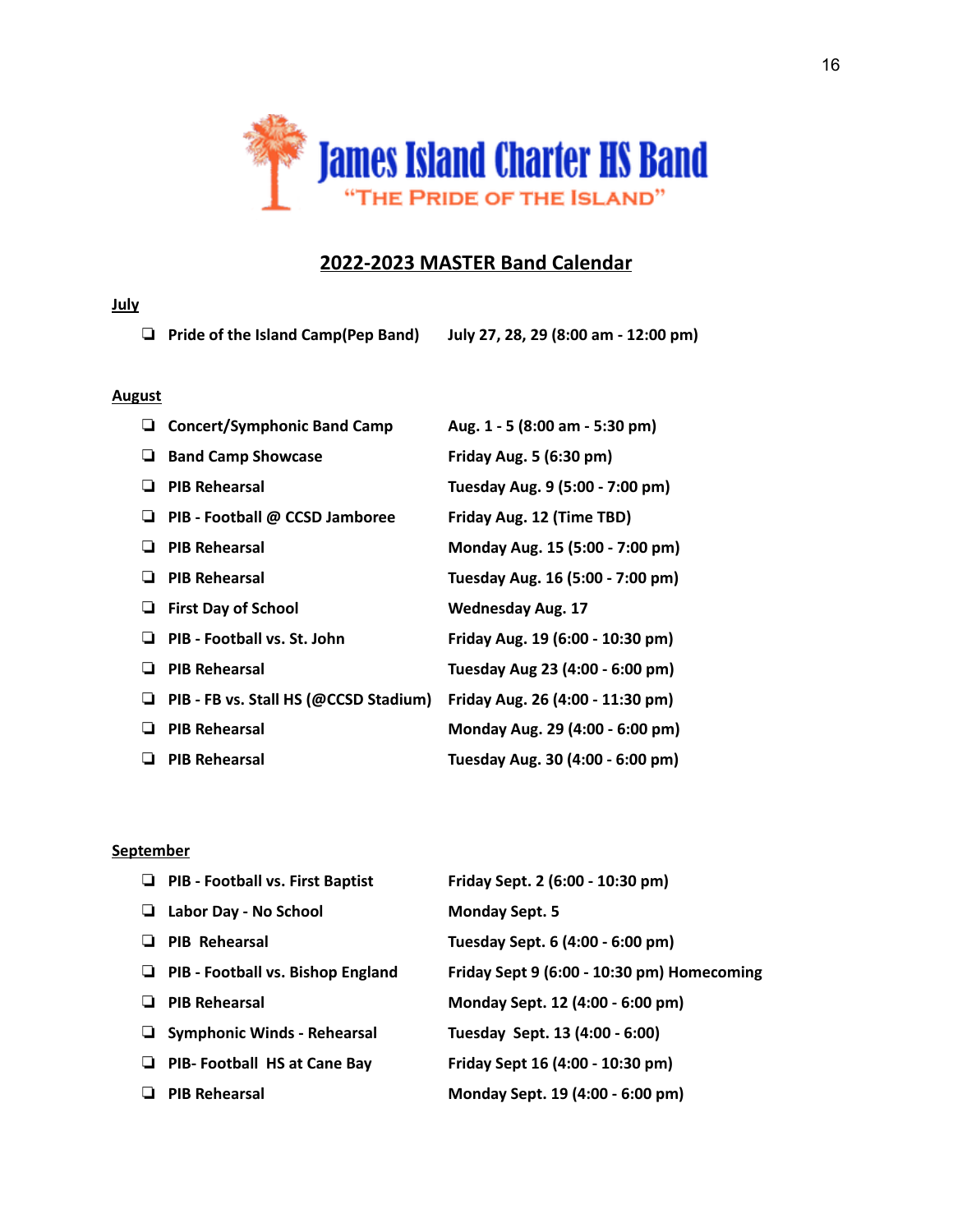| $\Box$ Concert Band - Rehearsal    | Tuesday Sept. 20 (4:00 - 6:00 pm) |
|------------------------------------|-----------------------------------|
| $\Box$ PIB Rehearsal               | Monday Sept. 26 (4:00 - 6:00 pm)  |
| $\Box$ Symphonic Winds - Rehearsal | Tuesday Sept. 27 (4:00 - 6:00 pm) |

#### **October**

| <b>PIB Rehearsal</b><br>u               | Monday Oct. 3 (4:00 - 6:00 pm)                  |
|-----------------------------------------|-------------------------------------------------|
| <b>Concert Band - Rehearsal</b><br>⊔    | Tuesday Oct. 4 (4:00 - 6:00 pm)                 |
| PIB - Football vs. May River<br>⊔       | Friday Oct. 7 (4:00 - 10:30 pm) 8th Grade Night |
| <b>PIB Rehearsal</b><br>⊔               | Monday Oct. 10 (4:00 - 6:00 pm)                 |
| <b>Symphonic Winds - Rehearsal</b><br>⊔ | Tuesday Oct. 11 (4:00 - 6:00 pm)                |
| <b>PIB Rehearsal</b><br>⊔               | Monday Oct. 17 (4:00 - 6:00 pm)                 |
| <b>Concert Band - Rehearsal</b><br>⊔    | Tuesday Oct. 18 (4:00 - 6:00 pm)                |
| <b>PIB Rehearsal</b><br>⊔               | Monday Oct. 24 (4:00 - 6:00 pm)                 |
| <b>Symphonic Winds - Rehearsal</b><br>⊔ | Tuesday Oct. 25 (4:00 - 6:00 pm)                |
| <b>October Concert - w/ CRMS</b><br>⊔   | Thursday Oct. 27 (6:00 - 9:00 pm)               |
| PIB - Football vs. Lucy Beckham<br>⊔    | Friday Oct. 28 (6:00 - 10:30 pm) Senior Night   |
|                                         |                                                 |

#### **November**

|   | $\Box$ Concert Band - Rehearsal | Tuesday Nov. 1 (4:00 - 6:00 pm)   |
|---|---------------------------------|-----------------------------------|
|   | $\Box$ Symphonic - Rehearsal    | Tuesday Nov. 15 (4:00 - 6:00 pm)  |
| ப | <b>Parade Rehearsal</b>         | Thursday Nov. 17 (4:00-6:00 pm)   |
|   | <b>Concert Band - Rehearsal</b> | Tuesday, Nov. 29 (4:00 - 6:00 pm) |

#### **December**

| JI Tree Lighting (Jazz Band)            | Thursday, Dec. 1 (7:00 pm)              |
|-----------------------------------------|-----------------------------------------|
| <b>Parade Rehearsal</b>                 | Friday, Dec. 2 (4:00-6:00 pm)           |
| <b>Symphonic - Rehearsal</b>            | Monday, Dec. 5 (4:00 pm - 6:00 pm)      |
| <b>Percussion/Jazz Concert</b>          | Tuesday, Dec 6 (7:00 pm)                |
| <b>Concert/Symphonic Winter Concert</b> | Thursday, Dec. 8 (7:00 pm)              |
| <b>Parade Rehearsal</b>                 | Friday, Dec. 9 (4:00 pm - 6:00 pm)      |
| <b>Folly Beach Parade</b>               | Saturday, Dec. 10 - TBD                 |
| <b>Winter Showcase</b>                  | Thursday, Dec. 15 (during school hours) |
| <b>Winter Break</b>                     | Dec. 19, 2022 - Jan 3                   |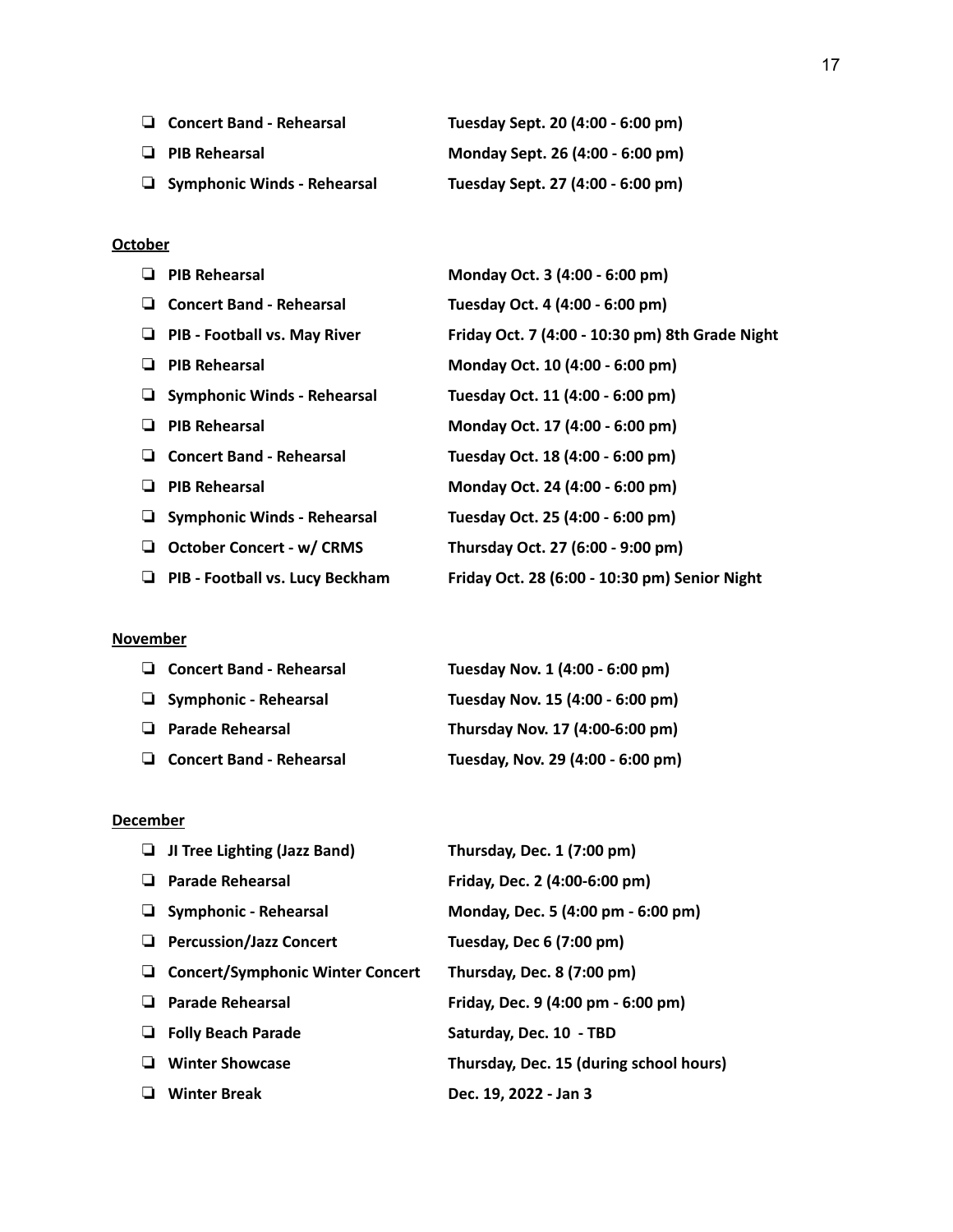#### **January**

**January begins our Concert Festival preparation. We will add after school sectionals to our usual after school full band rehearsals through March. These added sectionals have not been finalized. Please check back for these dates.**

| ❏ | <b>Region Band Auditions</b>              | Saturday, Jan. 7 - Summerville HS    |
|---|-------------------------------------------|--------------------------------------|
|   | $\Box$ All-State/All-State Jazz Auditions | Saturday, Jan. 21 - Lexington HS     |
|   | □ Concert Band Rehearsal                  | Tuesday, Jan. 24 (4:00 pm - 6:00 pm) |
| ⊔ | Inclement Weather All-State Aud.          | Saturday, Jan. 28 - Lexington HS     |
|   | $\Box$ Symphonic Winds Rehearsal          | Tuesday, Jan. 31 (4:00 pm - 6:00 pm) |

#### **February**

|   | <b>Concert Band Rehearsal</b>              | Tuesday, Feb. 7 (4:00 pm - 6:00 pm)           |
|---|--------------------------------------------|-----------------------------------------------|
| ⊔ | <b>Concert Festival Clinic (tentative)</b> | Friday, Feb. 10 (4:00 pm - 8:00 pm)           |
|   |                                            | Saturday, Feb. 11 (9:00 am - 12:00 pm)        |
|   | <b>Symphonic Winds Rehearsal</b>           | Tuesday, Feb. 14 (4:00 pm - 6:00 pm)          |
|   | <b>Region Band Clinic</b>                  | Feb. 17-18 Rollings Middle School of the Arts |
|   | <b>Concert Band Rehearsal</b>              | Tuesday, Feb. 21 (4:00 pm - 6:00 pm)          |
|   | <b>Symphonic Winds Rehearsal</b>           | Monday, Feb. 27 (4:00 pm - 6:00 pm)           |
|   | <b>Concert Band Rehearsal</b>              | Tuesday, Feb. 28 (4:00 pm - 6:00 pm)          |
|   |                                            |                                               |

#### **March**

|   | <b>Pre-Assessment Concert (w/ CRMS)</b> | Thursday, Mar. 2 (7pm)                           |
|---|-----------------------------------------|--------------------------------------------------|
| ⊔ | <b>All-State Jazz Band Clinic</b>       | <b>March 3 - 4 Newberry College</b>              |
|   | $\Box$ Jazz Band Performance Assessment | Friday - Saturday March 3 - 4 - Newberry College |
| ⊔ | <b>Symphonic Winds Rehearsal</b>        | Monday, March. 6 (4:00 pm - 6:00 pm)             |
|   | <b>Concert Band Rehearsal</b>           | Tuesday, Mar. 7 (4:00 pm - 6:00 pm)              |
| ⊔ | <b>All-State Band Clinic</b>            | Mar. 10 - 12 - Furman University                 |
| ⊔ | <b>Concert Band Rehearsal</b>           | Monday, Mar. 13 (4:00 pm - 6:00 pm)              |
|   | <b>Symphonic Winds Rehearsal</b>        | Monday, Mar. 13 (4:00 pm - 6:00 pm)              |
| ⊔ | <b>Concert Performance Assessment</b>   | Mar. 14-16 at James Island Charter High School   |
|   | <b>Spring Trip</b>                      | March 30 - April 2 - Orlando (TBD)               |